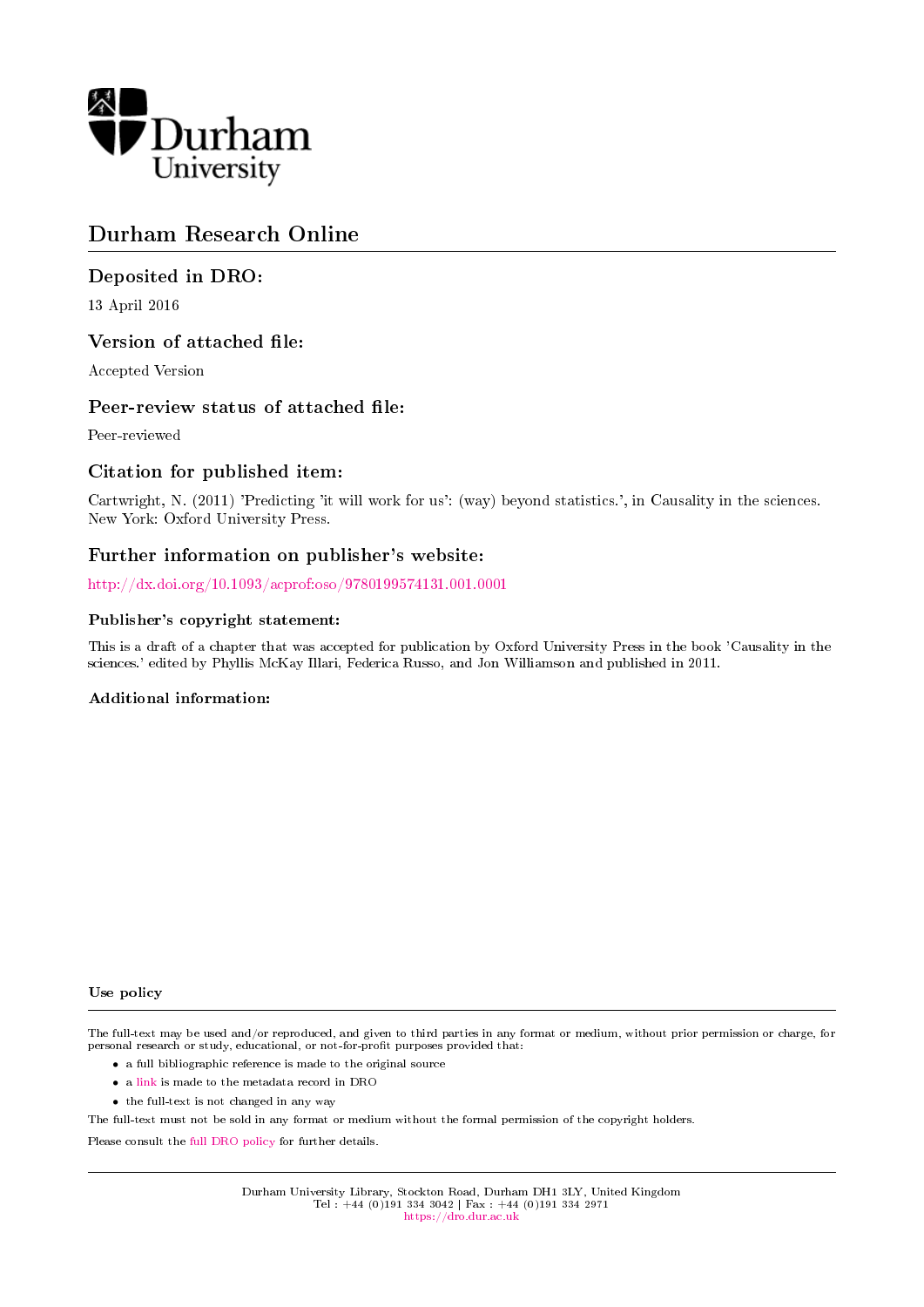### **Predicting 'It Will Work for Us': (Way) Beyond Statistics Nancy Cartwright LSE and UCSD**

## **1. Introduction**

 $\overline{a}$ 

The topic of this paper is 'external validity' and its problems. The discussion will be confined to a special class of conclusions: causal conclusions drawn from statistical studies whose fundamental logic depends on JS Mill's method of difference. These include randomized control trials (RCTs), case control studies and cohort studies.

These kinds of studies aim to establish conclusions of the form 'Treatment T causes outcome O' by finding a difference in the probability (or mean value) of O between two groups, commonly called the 'treatment' and the 'control' groups.<sup>1</sup> Given the method-of-difference idea, in order for the causal conclusion to be justified the two groups must have the same distribution of causal factors for O except T itself and its downstream effects. The underlying supposition is that differences in probabilities require a causal explanation; if the distribution of causes in the two groups is the same but for T yet the probability of O differs between them, the only possible explanation is that T causes O. The studies differ by how they go about trying to ensure as best possible that the two study groups do have the same distribution for causal factors other than T. There are, as we know, heated debates about the importance of randomization in this regard but these debates are tangential to my topic.

I want to separate issues in order to focus on a question of use. Suppose, contrary to realistic fact, that we could be completely satisfied that the two groups had identical distributions for the other factors causally relevant to O. I shall call this an *ideal* Mill's method-of-difference study. What is the form of the conclusion that can be drawn from that and of what use is it? In particular of what use is it in predicting whether T will cause O, or produce an improvement in the probability or mean of O, 'for us' – in a population we are concerned with, implemented as it may be implemented there?

The basic problem is that the kinds of conclusions that are properly warranted by the method-of-difference design are conclusions confined to the population in the study. That is seldom, indeed almost never, the population that we want to know about.<sup>2</sup> A difference in the probability of the outcome in this kind of study can at best establish what I call 'it-works-somewhere' claims and the *somewhere* is never where we aim to make further predictions. We want to know, 'Will it work for us in our target population as it would be implemented there?' This questions often goes under the label of an 'effectiveness' claim. I call it more perspicuously an 'it-will-work-for-us' claim. The problem of how to move from an it-works-somewhere claim to an it-will-work-for-us claim usually goes under the label 'external validity' and is loosely expressed as the question 'Under what conditions can the conclusion established in a study be applied to other populations?'

In this paper I shall argue for two claims: a negative claim that external validity is the wrong idea and a positive claim that what I call 'capacities' and Mill called

<sup>&</sup>lt;sup>1</sup> Naturally only a difference in frequency is observed. There is thus a preliminary question of statistical inference: what probabilities to infer from the observed frequencies. I set this question aside here because I want to focus on the issue of *causal* inference.

 $2^{2}$  Even if the entire target population were enrolled in the study, predictions will be about future effectiveness where there may be no guarantee that this population stays the same over time with respect to the causally relevant factors.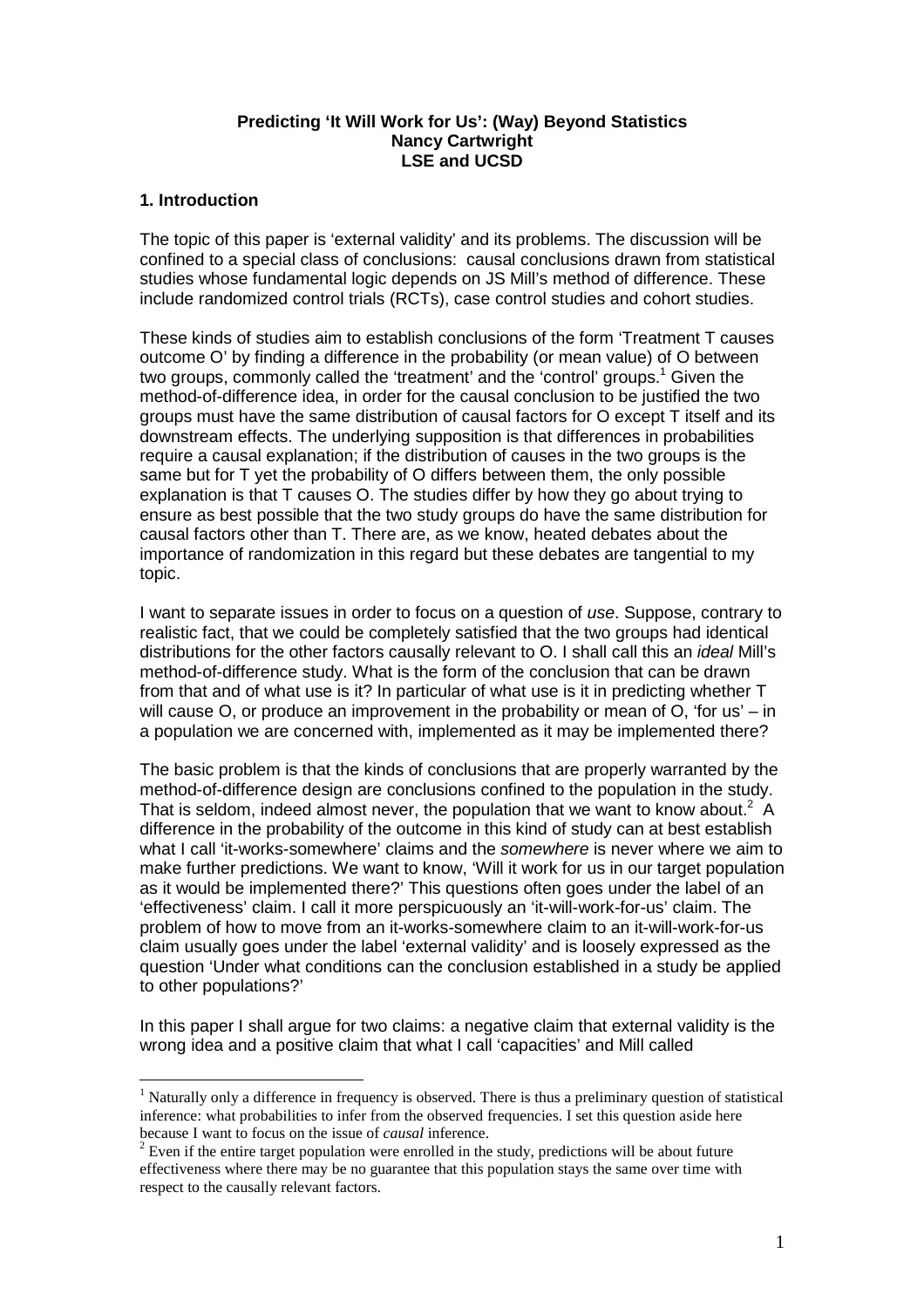'tendencies' are almost always the only right idea. The currently popular solution to the problem of external validity from philosophers and statisticians alike is to study the 'invariance' characteristics of the probability distribution that describes the population in the study. I shall argue that external validity is the wrong way to express the problem and invariance is a poor strategy for fixing it. Probabilistic results are invariant under only the narrowest conditions, almost never met. What's useful is to establish not the invariance of the probabilistic result but the invariance of the contribution the cause produces, where the concept of 'contribution' only applies where a 'tendency claim' is valid. Tendencies, I shall argue, are the primary conduit by which 'it-works-somewhere' claims can support that it will work for us.

This raises a serious problem that I want to stress: Reasoning involving capacities/tendencies requires a lot more evidence and evidence of far different kinds than we are generally instructed to consider and we lack good systematic accounts of what this evidence can or should look like. $3$ 

In particular I shall argue:

 $\overline{a}$ 

1. We need lots more than statistics to establish tendency claims.

2. The very way tendencies operate means that building a good model to predict effectiveness is a delicate, creative enterprise requiring a large variety of information, at different levels of generality, from different fields and of different types.

3. Correlatively we need a large amount of varied evidence to back up the information that informs the model.

# **2. What can Mill's method of difference establish, even in the ideal?**

I should begin with a couple of caveats. My discussion takes 'ideal' seriously. What can be done in the real world is far from the ideal and I will not discuss how to handle that obvious fact. I want to stress problems that we have even where some reasonable adjustment for departures from the ideal is possible. The second caveat is that I discuss only inferences of a narrow kind, from 'T causes O somewhere' to 'T, as T will be implemented by us, will cause O for us'. For most practical policy purposes, inferences that start from 'T cause O somewhere' need to end up with conclusions of a different form from this, often at best at 'T' will cause O' for us' where T' and O' bear some usually not very well understood relation to T and O. I suppose here that the inferences made assume at least that T and O are fixed from premise to conclusion, though other causal factors may be changed as a result of our methods of implementation. $4$  With these caveats in place, turn now to the meat of what I want to discuss.

If the conclusion that we look for in answer to the question in the title of this section is to be a causal claim (as opposed to a merely probabilistic claim) about T and O, then here is at least one valid conclusion that can be drawn using Mill's methods,

 $3^3$  Consider as a smattering of examples the evidence use guideliness from the U.S. Dept of Education (2003), the Scottish Intercollegiate Guideline Network (2008), Sackett et al. (2000), Atkins et al. (2004) or the Cabinet Office (2000).

<sup>4</sup> Exactly what counts as changing T versus changing additional factors that were in place in the study but are not in place in the target implementation is a little arbitrary. But drawing a rough distinction helps make clear what additional problems still face us even if T and O are entirely fixed. (Thanks to John Worrall for urging me to make these two caveats explicit. For more on both issues, I suggest looking at Worrall's many papers on these subjects. Cf. Worrall (2007) and references therein.)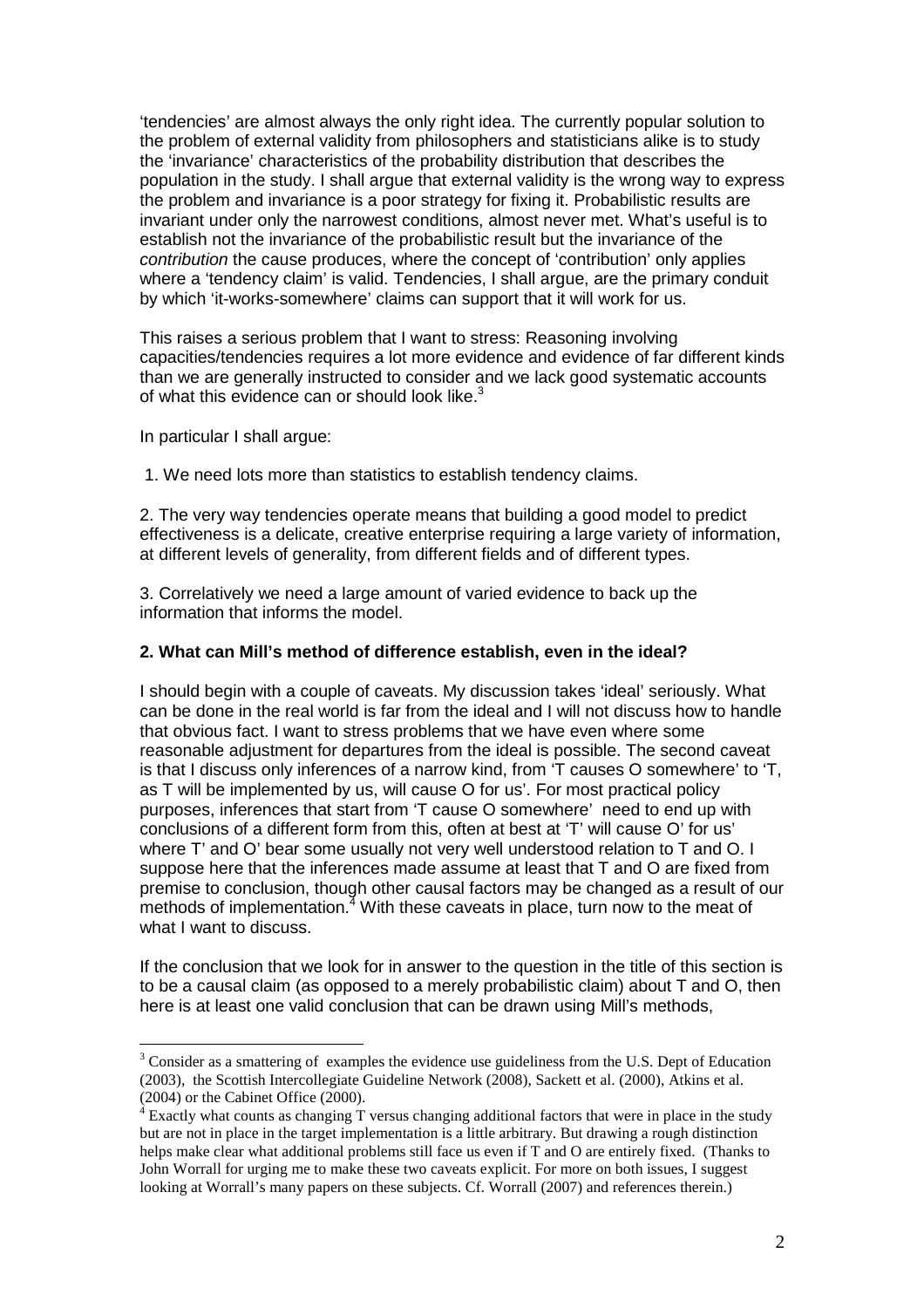supposing them applied ideally (which of course we can only hope to do approximately and even then, we seldom are in a strong position to know whether we have succeeded):

The treatment, T, administered as it is in the study, causes the outcome, O, in some individuals in the study population, X.

This conclusion depends on the assumption that if there are more cases of O in the subpopulation of X where T obtains (the 'treatment group') than in the subpopulation in which it does not (the 'control group'), then at least some individuals in the treatment group have been caused to be O by T.

Since this conclusion depends on taking causal notions seriously and in particular on taking the notion of singular causation<sup>5</sup> as already given, those who are suspicious about causation tend instead to look for mere probabilistic conclusions. The usual one to cite is mean effect size: the mean of O in the treatment group minus the mean of O in the control group  $(<)0>-\frac{1}{2}$  – $<$ O $>$ c).

What about the external validity of this conclusion?

 $\overline{a}$ 

ESEV (effect size external validity): When will the mean difference be the same between the study population X and a target population θ?

 $\Box$  ESEV Answer 1: If T makes the same difference in O for every member of X and θ.

This however is a situation that we can expect to be very rare. Usually the effect of a cause will be relational, depending in particular on characteristics of the systems affected. Consider an uncontroversial case, well-known and well-understood. The effect of gravity or of electromagnetic attraction and repulsion on the force an object is subject to depends, for gravity, on the mass of that object, and for electromagnetism, on the magnetic or electric charge of the affected object.

A more widely applicable answer than ESEV Answer 1 is available wherever the probabilistic theory of causation holds. This theory supposes that the probability (in the sense of objective chance) of an effect O is the same for any population that has all the same causes of O and for which the causes of O all take the same value; i.e. the probability is the same for all members of a causally homogeneous subclass. $6\%$ Loosely, 'The probability of an effect is set once the values of all its causes are fixed'. The set of causes of O that are supposed fixed in this assumption are those characteristics that appear in the antecedent of a complete and correct causal law for  $O<sup>7</sup>$  The probabilistic theory of causation then provides a second sufficient condition for effect size external validity.

 $\Box$  ESEV Answer 2: When X and θ are the same with respect to

<sup>&</sup>lt;sup>5</sup> That is, that 'T causes O in individual i' is already understood. Alternatively, one could presuppose the probabilistic theory of causality in which  $T$  causes  $O$  in a population  $\varphi$  that is causally homogeneous but for T and it's downstream effects just in case in  $\varphi$ , Prob(O/T) > Prob(O/-T). Then if Prob(O) in the experimental population with  $T > Prob(O)$  in the experimental population with  $-T$ , we can be assured that there is a subpopulation of X in which 'T causes O'. (But note that if the two probabilities are equal, we have no reason to judge that T causes O in no subpopulations rather than that its positive effects in some cancel its negative effect in others.)

<sup>&</sup>lt;sup>6</sup> These probabilities will be zero or one where determinism holds but not in cases where causality can be purely probabilistic.

 $7$  What counts as 'complete' and correct here requires some care in defining; delving into this issue takes us too far from the main topic of this paper.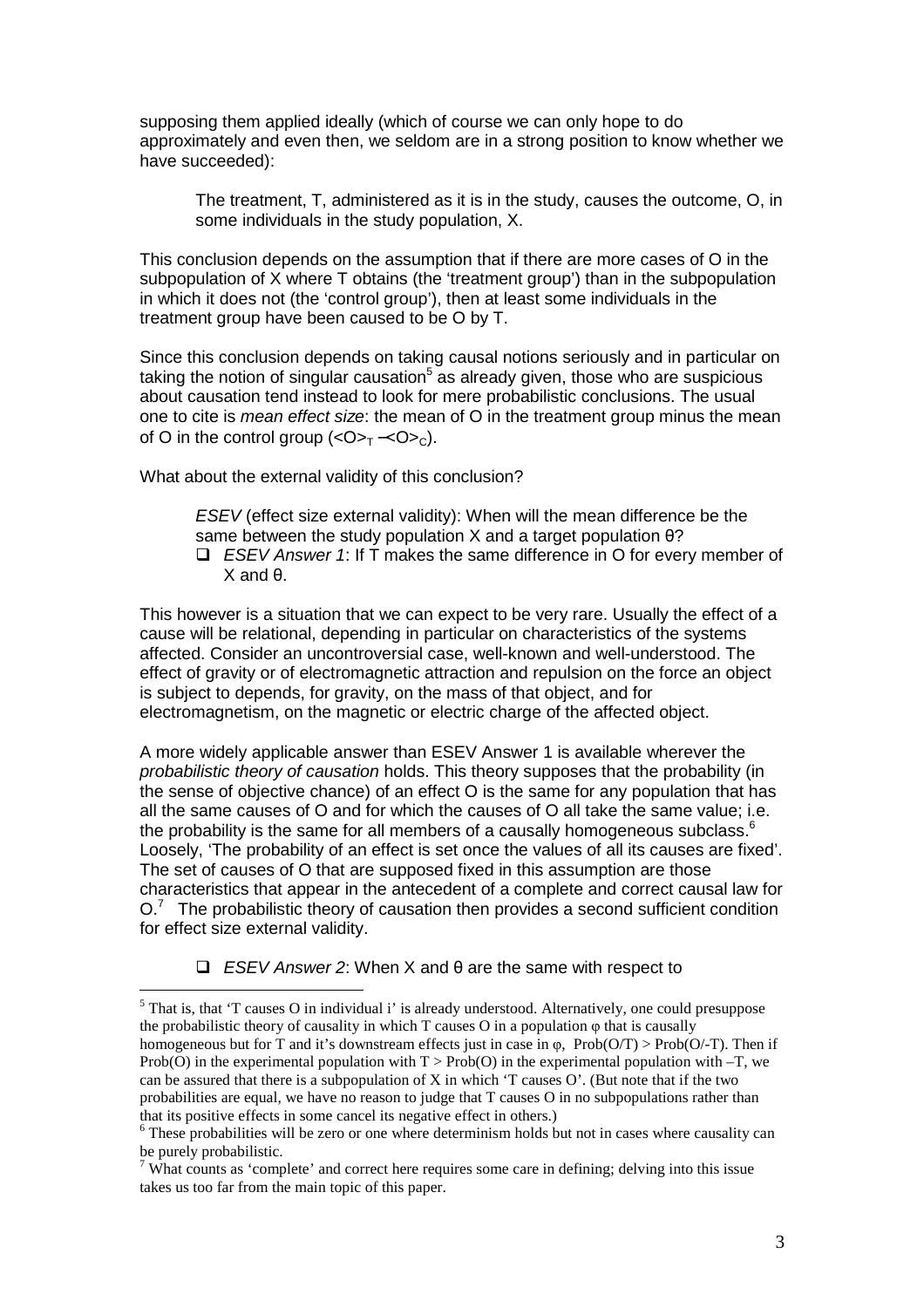- a) The causal laws affecting O AND
- b) Each 'causally homogeneous' subclass has the same probability in θ as in X.

Sufficiency follows from the probabilistic theory of causation. In addition, these two are also almost necessary. When they do not hold then ESEV is an accident of the numbers. This can be seen by constructing cases with different causal laws (hence different subclasses that are causally homogenous) or with different probabilities for the causally homogeneous subclasses (e.g., shifting weights between those subclasses in which T is causally positive for O and those for which it is causally negative or less strongly positive).<sup>8</sup>

These are strong conditions, and they are recognized as such by many scholars who try to be careful about external validity. One good example appears in a debate about the legitimacy of reanalyzing the results from RCTs on the effects on families from disadvantaged neighbourhoods of moving to socioeconomically better neighbourhoods. In 'What Can We Learn about Neighborhood Effects from the Moving to Opportunity Experiment?<sup>,9</sup> Ludwig et al take the purist position: They oppose taking away lessons that the study was not designed to teach. In a section titled 'Internal versus External Validity', these authors further caution --

…MTO defined its eligible sample as…[see below]. Thus MTO data…are strictly informative only about this population subset – people residing in high-rise public housing in the mid-1990's, who were at least somewhat interested in moving and sufficiently organized to take note of the opportunity and complete an application. The MTO results should only be extrapolated to other populations if the other families, their residential environments, and their motivations for moving are similar to those of the MTO population.

The trouble here is that RCTs are urged in the first place because we do not know what the other causes of the outcome are, let alone knowing that they have the same distribution in the study population as in possible target populations. This is a fact the authors themselves make much of in insisting that only conclusions based on the full RCT design can be drawn. For instance, they explain –

 The key problem facing nonexperimental approaches is classic omittedvariable bias.

and

 $\overline{a}$ 

A second problem … is our lack of knowledge of which neighborhood characteristics matter…Suppose it is the poverty rate in a person's apartment building, and not in the rest of the census tract…[BUT an experimental] mobility intervention changes an entire bundle of neighborhood characteristics, and the total impact of changing this entire bundle…can be estimated even if the researcher does not know which neighborhood variables matter.

The overall lesson I want to urge from this is that effect size will seldom travel from the study population to target populations and even when it does, we seldom have enough background knowledge to be justified in assuming so.

 $8$  The constructions resemble those illustrating Simpson's paradox. Cf. Cartwright (1979); Salmon (1971).

<sup>9</sup> Ludwig et al. (2008)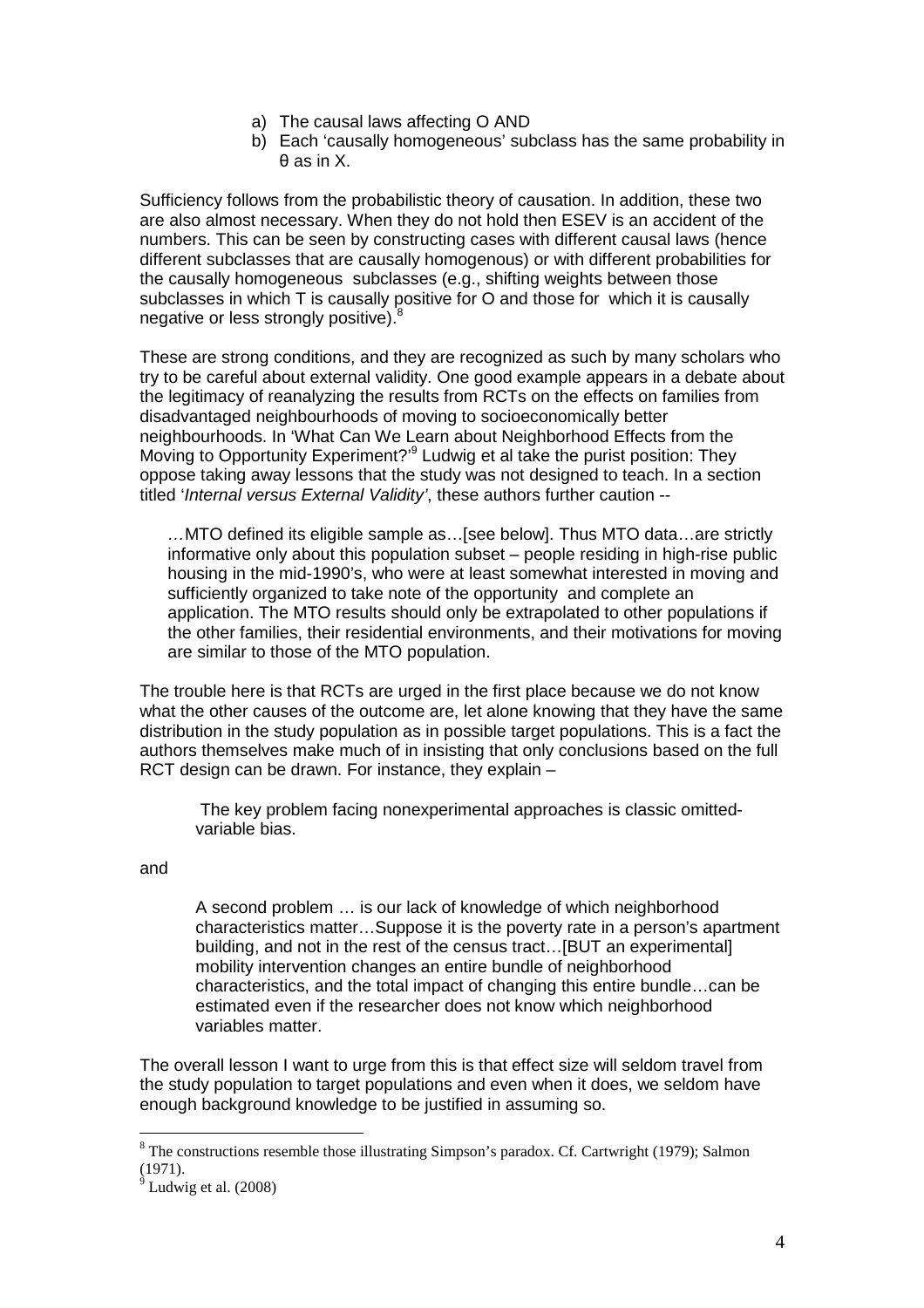Effect size is a very precise result however. Perhaps we would be happy with something weaker, for instance, the direction of the effect. So we should ask:

Effect direction external validity (EDEV): When will an increase (resp. decrease or no difference) in the probability or mean of O given T in a study population X be sufficient for an increase (resp. decrease or no difference) in a target population θ?

There are a variety of answers that can supply sufficient conditions, including –

- EDEV Answer 1: If X and θ
	- a) Have the same causal laws AND
	- b) Unanimity: T acts in the same direction with respect to O in all causally homogeneous subpopulations.
- $\Box$  EDEV Answer 2: If  $\theta$  has 'the right' subpopulations in the 'right' proportions.

Both these answers are still very demanding. Clearly they require a great deal of background knowledge before we are warranted in assuming that they hold. In the end I shall argue that there is no substitute for knowing a lot, though there will be different kinds of things we need to know to follow the alternative route I propose – that of exporting facts about the contributions of stable tendencies. The tendency route is often no more epistemically demanding<sup>10</sup> than what these answers require for exporting effect direction or effect size and tendencies are a far more powerful tool more widely applicable: Tendencies can hold and be of use across a wide range of circumstances where ESEV Answer 1 fails; they also underwrite condition EDEV 1b. when it holds yet can be of use even where it fails; and they do not depend, as EDEV 2. and ESEV 2. do, on getting the weights of various subpopulations right in order to be a reliable tool for predicting direction of changes in the outcome.

Let us turn then to this alternative route, which involves exporting not probabilistic facts but causal facts. Doing so requires that we be careful in how we formulate causal claims. In particular it is important for this purpose to distinguish three different kinds of causal claim.

## **2. Three kinds of causal claim**

The distinctions that matter for our discussion are those among --

- 1. It-works-somewhere claims: T causes O somewhere under some conditions (e.g. in study population X administered by method M).
- 2. Tendency claims: T has a (relatively) stable tendency to promote O.
- 3. It-will-work-for-us claims: T would cause O in 'our' population θ administered as it would be administered.

## **3.1 T causes O somewhere**

 $10$  Nor, sadly, do I think we can hope for answers that are less demanding epistemically if we want sound and valid arguments. And that's the point: we need to know what the premises are for a valid argument; only then can we get on with the serious job of seeing to what degree they can be warranted.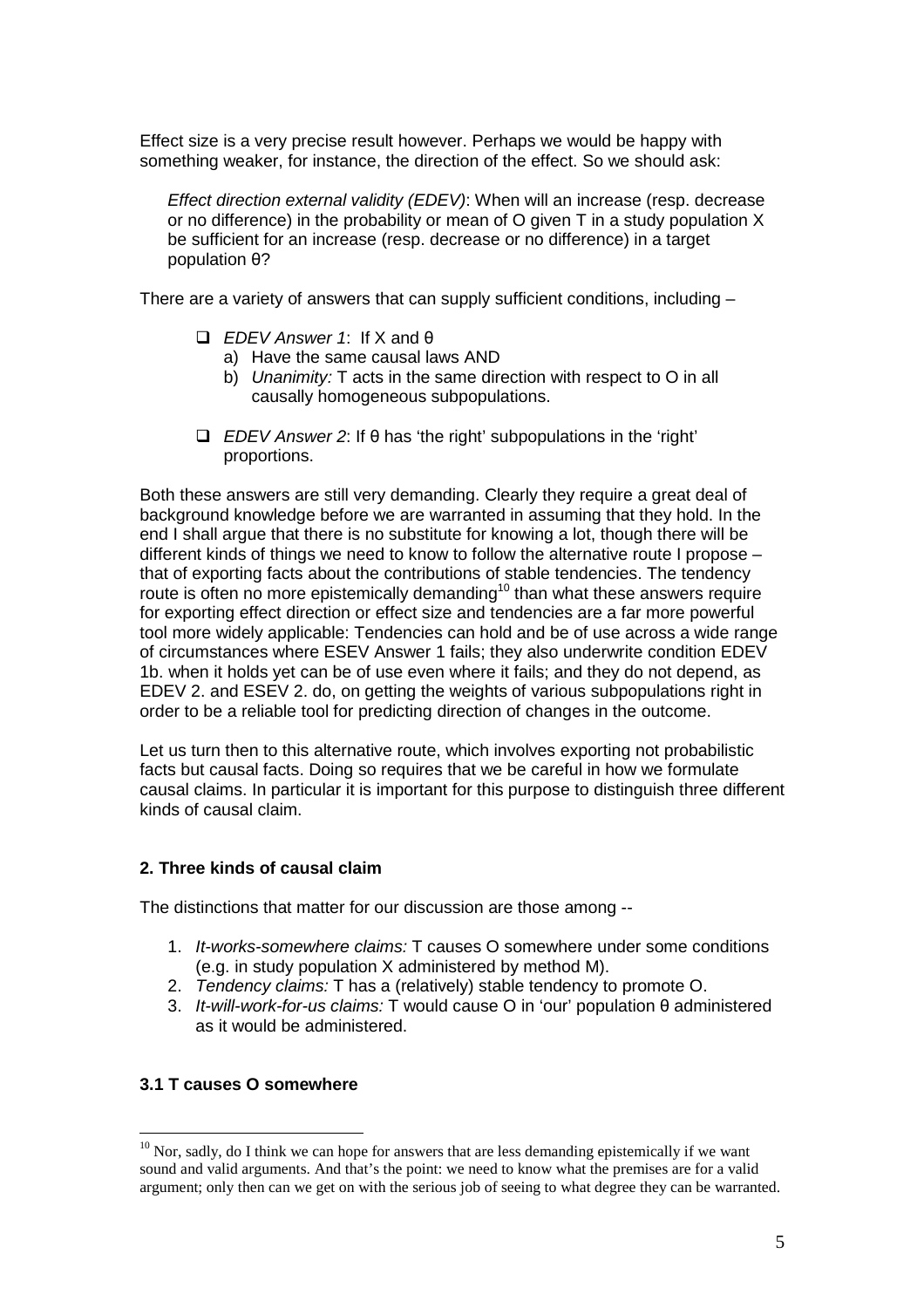This is just the kind of claim that method-of-difference studies can provide evidence for; and it is important information to have. In saying this I follow, for instance, Curtis Meinert<sup>11</sup> when he says: 'There is no point in worrying whether a treatment works the same or differently in men and women until it has been shown to work in someone.'<sup>12</sup>

It-works-somewhere claims are the kind of claim that medical and social sciences work hard to establish with a reasonably high degree of certainty. But what makes these claims evidence for effectiveness claims: T will cause O for us? I have reviewed the standard answer: external validity. My alternative is tendency claims: T has a (relatively) stable tendency to promote O.

# **3.2 T has a stable tendency to promote O**

## **3.2.1 What are tendencies?**

I have written a lot about the metaphysics, epistemology and methodology of tendencies already.<sup>13</sup> Here I hope to convey a sense of what they are and what they can do with a couple of canonical examples. For instance,

- $\Box$  Masses have a stable tendency to attract other masses.
- $\Box$  Aspirins have a relatively stable tendency to relieve headaches.

The driving concept in the logic of tendencies is that of a stable contribution. A feature, like having a mass, has a stable tendency when there is a fixed contribution that it can be relied on to make whenever<sup>14</sup> it is present (or properly triggered), where contributions do not always (indeed in many areas seldom) result in the naturally associated behaviours. The contribution from one cause can be – and often is – offset by contributions from features as well as unsystematic interferences. The mass of the earth is always pulling the pin towards it even if the pin lifts into the air because the magnet contributes a pull upwards. What actually happens on a given occasion will be some kind of resultant of all the contributions combining together plus any unsystematic interferences that may occur.

Reasoning in terms of contributions is common throughout the natural and social sciences and in daily life. Consider the California class-size reduction failure.<sup>15</sup> Here is a stripped down version of the widely accepted account of what went wrong.

There were well conducted RCTs in Tennessee showing that small class sizes improved reading scores there (that is, providing evidence for an it-works-somewhere claim). But when California cut its class sizes almost in half, little improvement in scores resulted. That is not because there was a kind of holisitc effect in Tennessee

<sup>&</sup>lt;sup>11</sup> Meinert is a prominent expert on clinical trial methodology and outspoken opponent of the US NIH diversity act demanding studies of subgroups because they generally cannot be based on proper RCT design. I agree with him that about the importance of knowing it works somewhere. But my point in this paper is that that knowledge is a tiny part of the body of evidence necessary to make reasonable predictions about what will work for us.

 $12$  Quoted from Epstein (2007).

 $^{13}$  Cf. Cartwright (1989) and (2007a).

<sup>&</sup>lt;sup>14</sup> Though note that some tenancies can be purely probabilistic and also the range of application can be limited.

<sup>&</sup>lt;sup>15</sup> Bohrnstedt et al. (2002)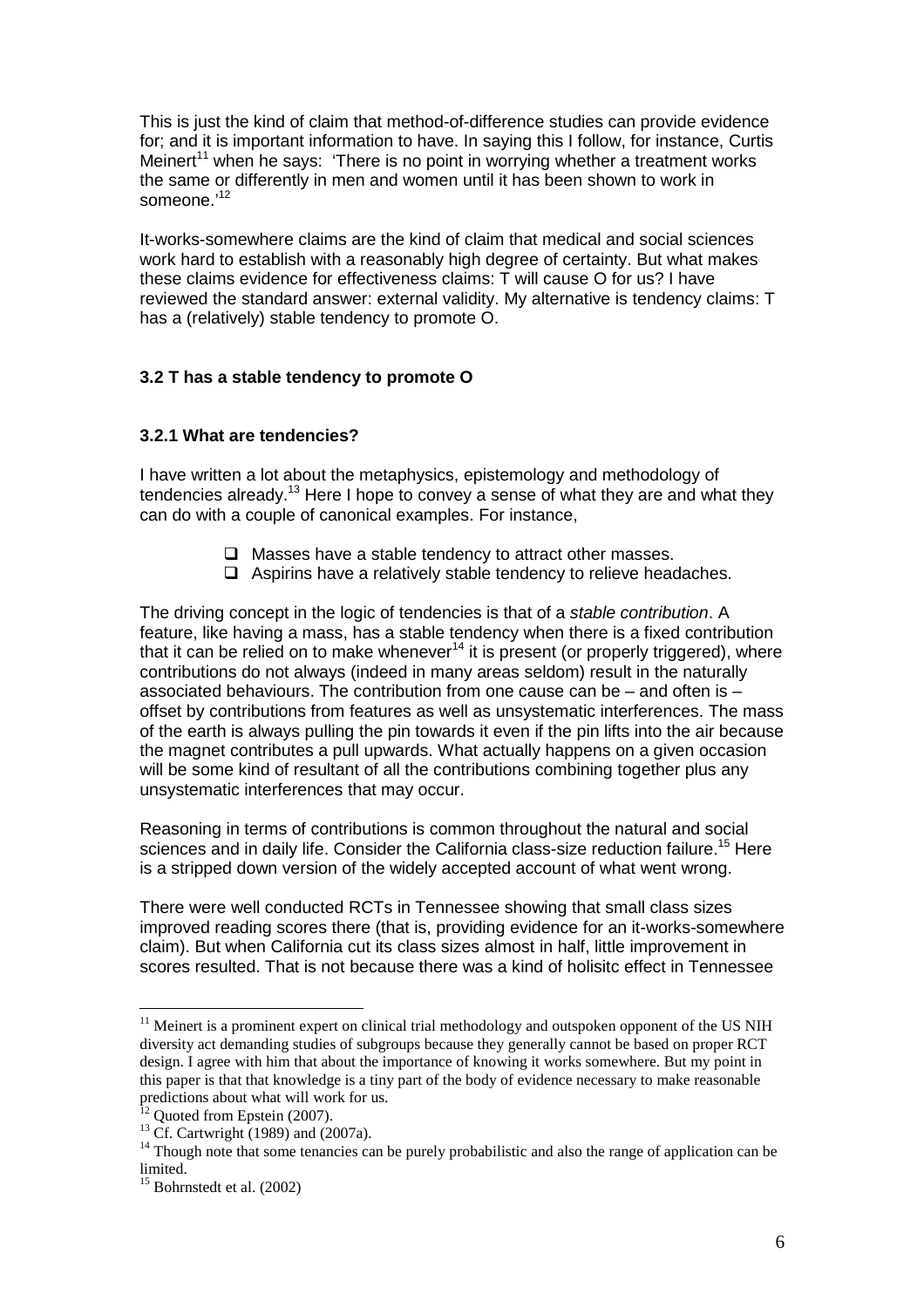where the result depended on the special interaction among all the local factors there. Rather, so the story goes, the positive contribution of small class size was offset by the negative contributions of reduced teacher quality and inadequate classroom and backup support. These latter resulted because the programme was rolled out statewide over the course of a year. This created a demand for twice as many teachers and twice as many classrooms that couldn't be met without a dramatic reduction in quality. The positive contribution of small class size was not impugned by these results but possibly even borne out: The presumption seems to be that scores would have been even worse had the poorer quality teaching and accommodation been introduced without reducing class sizes as well. The reasoning is just like that with a magnet and gravity acting together on a pin.

Tendency claims are thus a natural conduit by which it-works-somewhere claims come to count as evidence for it-will-work-for-us claims. It should be noted however that a stable tendency to contribute a given result is not in any way universally indicated by the fact that a feature like class size participates in causing that result somewhere. Nevertheless, if a result is to be exported from a study to help predict what happens in a new situation, it can seldom be done by any other route.

# **3.2.2 The big problem for tendency logic**

 $\overline{a}$ 

The central problem for reasoning involving tendencies is that we do not have good systematic accounts of what it takes to establish such claims. We have nice histories of establishing particular claims, especially in physics, but little explicit methodology. This contrasts, for instance, with it-work-somewhere claims. We have a variety of well-known well-studied methods for establishing these, methods for which we have strong principled accounts of how they are supposed to work to provide warrant for their conclusions and of where we must be cautious about their application. Recently, for instance, there has been a great deal of attention and debate devoted to Mill'smethod-of-difference studies and to the advantages and disadvantages of various methods for ensuring that the requisite conditions are met that allow them to deliver valid conclusions. But if I am right that tendencies are the chief conduit by which itworks-somewhere claims come to support it-will-work-for-us, this attention focuses on only a very small part of the problem. For an it-works-somewhere claim is at best a single rock in the kind of foundation needed to support a tendency claim.

So I want to plead for more systematic work to lay out the kinds of studies and types of evidence that best support tendency claims. As best I can tell ultimately we need a theory to establish tendency claims, though admittedly often we will have to settle for our best stab at the important relevant features of such a theory. That's because contributions come in bundles and are characterized relative to each other. We only have good evidence that gravity is still working when the pin soars into the air because we can 'subtract away' the contribution of the magnet and thus calculate that gravity is still exerting its pull. To do that we need to have an idea both about what other factors make what other contributions and what the appropriate rule of composition for them is. $16$ 

Of course we most often have to proceed to make it-will-work-for-us predictions without a well-developed theory. In that case we make our bets. My point is that we must be clear what we are betting on and what evidence is available to back up the

<sup>&</sup>lt;sup>16</sup> Note though the tension here: Most advocates of RCTs like them because, they claim, no substantive theory is required to do what they purport to  $do$  – i.e. establish an 'it-works-somewhere' claim.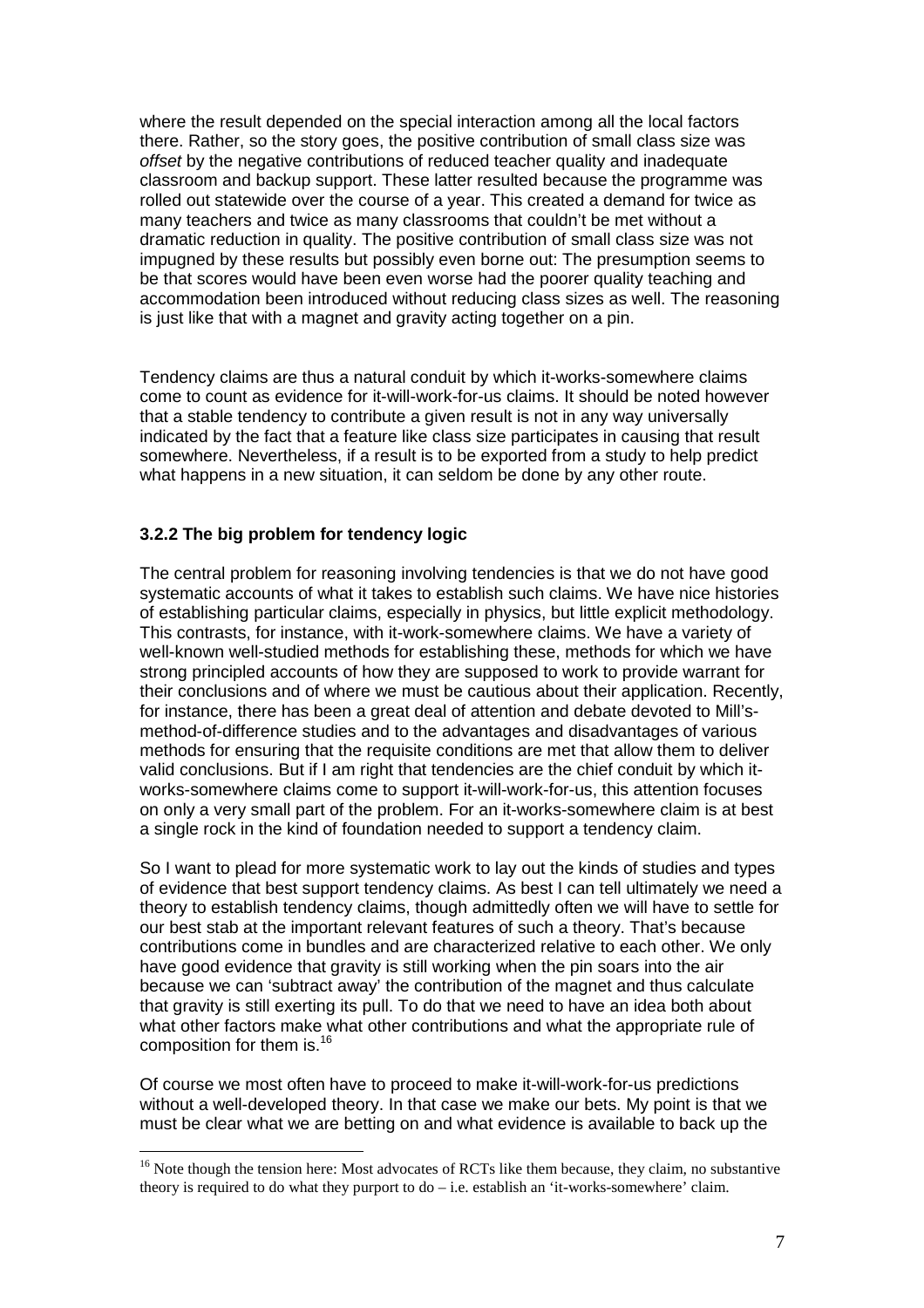bet, even what kind of further evidence we should be setting out to learn. Are we betting on, and using the logic of, stable tendencies, and if so, to what extent does our evidence back us up in this? Or are we betting on facts about identical causal laws and correct distributions of other causal factors between study and target populations, and if so, to what extent does our evidence support that?

# **3.2.3 Tendencies versus external validity**

My overall message is that sometimes there are tendencies to be learned about. Where there is a stable tendency, this provides a strong predictive tool for a very great range of different kinds of target populations. It naturally does not tell us what the observed result will be unless we know there are no unsystematic interferences at work, we have good knowledge of the contributions that will be made by the other causal factors present and we can estimate how these contributions combine, which is very seldom the case outside the controlled environment of a physics laboratory. But when we know a tendency claim we can make a prediction about the direction of change. Whatever the result would have been, if the cause is added the new result will differ by just the amount predictable from the contribution. But beware. The comparison we can make is with what the result would have been post implementation, just subtracting the effect of T itself. So, even restricting ourselves just to claims about direction of change, we still have not arrived at an 'it will work for us' claim, as I have characterized that.

Let us return to a comparison of tendencies versus external validity – predicting that 'the same' effect, either effect size or effect direction, will hold in the target as in the study population.

- $\Box$  Neither can be taken for granted.
- $\Box$  Both require a great deal of evidence to warrant them, though of different kinds.
- With respect to **effect direction**:
	- - **Stable tendencies**: Post-implementation effect direction can be predicted from knowledge that T has a stable tendency to promote O (that it makes, say, a known contribution) without requiring knowledge of the distribution of other causal factors in the target.
	- **External validity:** 
		- Recall by contrast that under **EDEV 2**. the distribution of causally homogeneous subpopulations must be 'right' in order for the effect direction to be the same in the target as in the study population; and of course for cases in which some set of right conditions hold, it takes considerable background knowledge of what the other causal factors are and what the target situation is like to be warranted in assuming they do.
		- T has a stable tendency to promote O implies **EDEV 1.b**).
		- What about **EDEV 1.a**)? I have not gone into the issue of the range across which a cause must make the same contribution in order to be labelled as a tendency. Obviously there is no firm answer. What matters is that there should be good reasons to back up whatever range is presupposed in a given application. Many well-known tendencies, however, can survive a change in the other causes that affect the same outcome. Philosophers keen on modularity as a mark of genuine causation often insist that this is a widespread feature and it is often supposed in science as well. For instance most of us are familiar from elementary economics with exercises to calculate what happens if the demand laws change while the contribution to exchange from the supply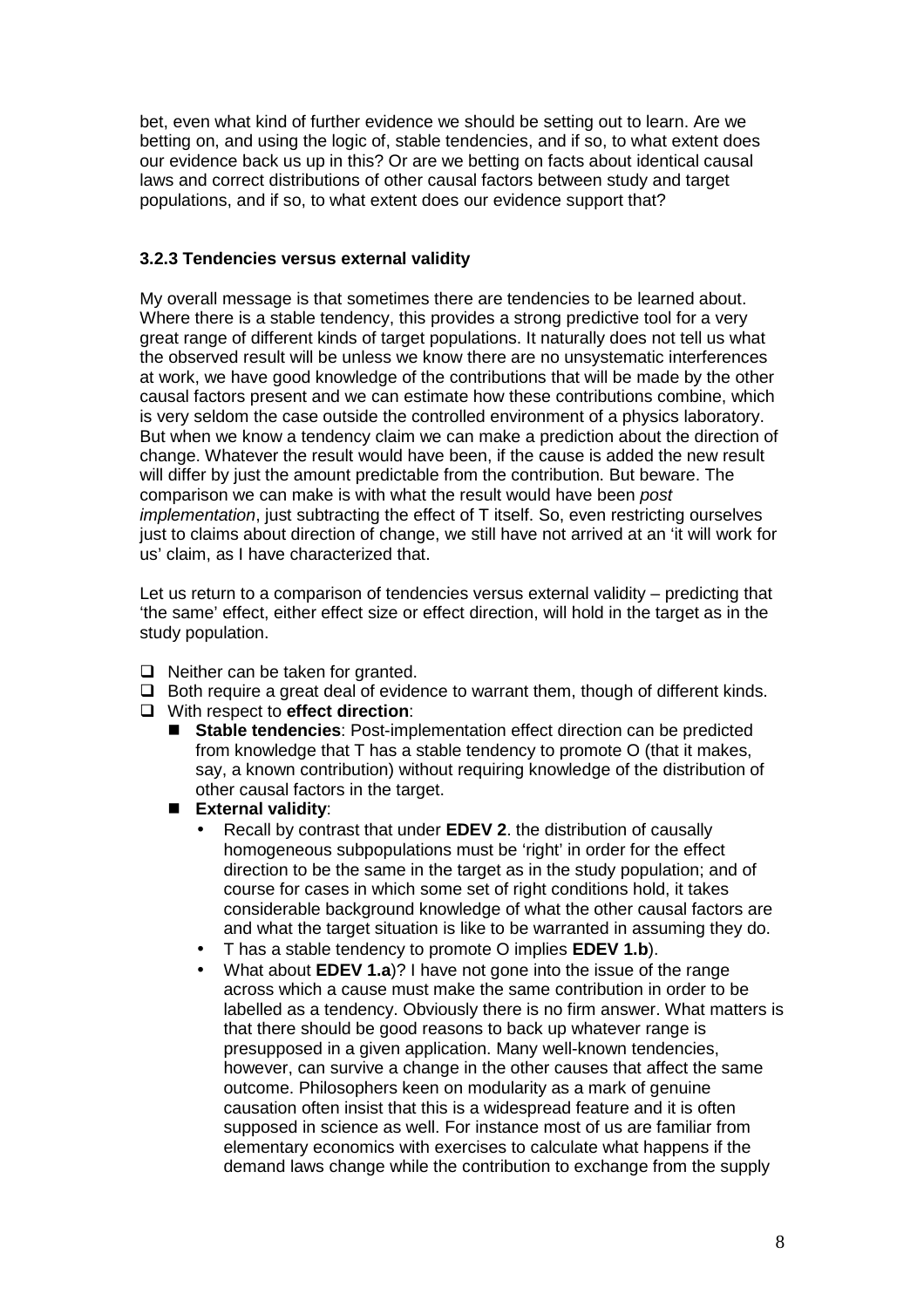side stays fixed, and vice versa. When that's the case tendency reasoning can provide predictions of effect direction that EDEV 1 cannot, though of course the assumptions that a tendency is stable across changes in other causal laws needs good arguments to back it up.

- With respect to **effect size**:
	- - **Stable tendencies**. Effect size can be calculated when the contributions of all major tendencies present in a situation are known, or reasonably approximated, along with the appropriate rule of combination. This is typically what we demand from an engineering design but can surely never be supposed for social and economic policies for effects on crime, education or public health. Various narrow medical cases are generally thought of as lying in between these extremes.
	- - **External validity**. It is seldom the case that the target and study populations have the same causal laws and same distribution of causal factors, and even more rare that we should be warranted in supposing so. So if the external validity of effect size is our primary method for learning something about target populations from Mill's method-of-difference studies, these studies will be of very little use to us.
- $\Box$  Use of the logic of tendencies is epistemically demanding. But so is external validity, only in different ways. Tendency knowledge, where available, can do more than traditional external validity reasoning and is far more widely applicable. Moreover tendency logic is well established to work well in a variety of domains. So it is wasteful and capricious to refuse to use this logic when evidence is available for it. Of course often some evidence will be available but not enough to clinch our conclusions. That is the human condition and it applies in spades to external validity reasoning as well. When clinching evidence is missing, we had best proceed with caution and, if we can, hedge our bets.

## **3.3 T will work for us**

## **3.3.1 Counterfactuals: case-specific versus general-purpose causal models**

Julian Reiss and  $I<sup>17</sup>$  each argue that it-will-work-for-us claims are best supported by case-specific causal models. It is not unusual among causal theorists nowadays to urge that these kinds of claims are best evaluated via causal models. After all, these are singular counterfactual claims: T would cause O if it were implemented in our population as it would be implemented there. The central difference between our claims and many others is the emphasis on 'case-specific' – i.e. on models built specifically for the counterfactual at hand, as it will be implemented.

For contrast consider the models of Judea Pearl, who has developed what must be the most detailed and thorough semantics for causal counterfactuals now available.<sup>18</sup> In Pearl's semantics counterfactuals are, as I advocate, evaluated on the basis of a causal model. I think I can explain the kinds of difficulties that face the use of general-purpose as opposed to case-specific models by reference to Pearl's models, without laying out details of his approach.

Causal models for Pearl are of a very specific form. The form connects neatly with our general probabilistic methods for discovering 'it-works-somewhere' claims; and this is both their strength and their weakness. For the somewhere is never here.

 $17$  Reiss (2007); Cartwright (2007b)

 $^{18}$  Pearl (2000)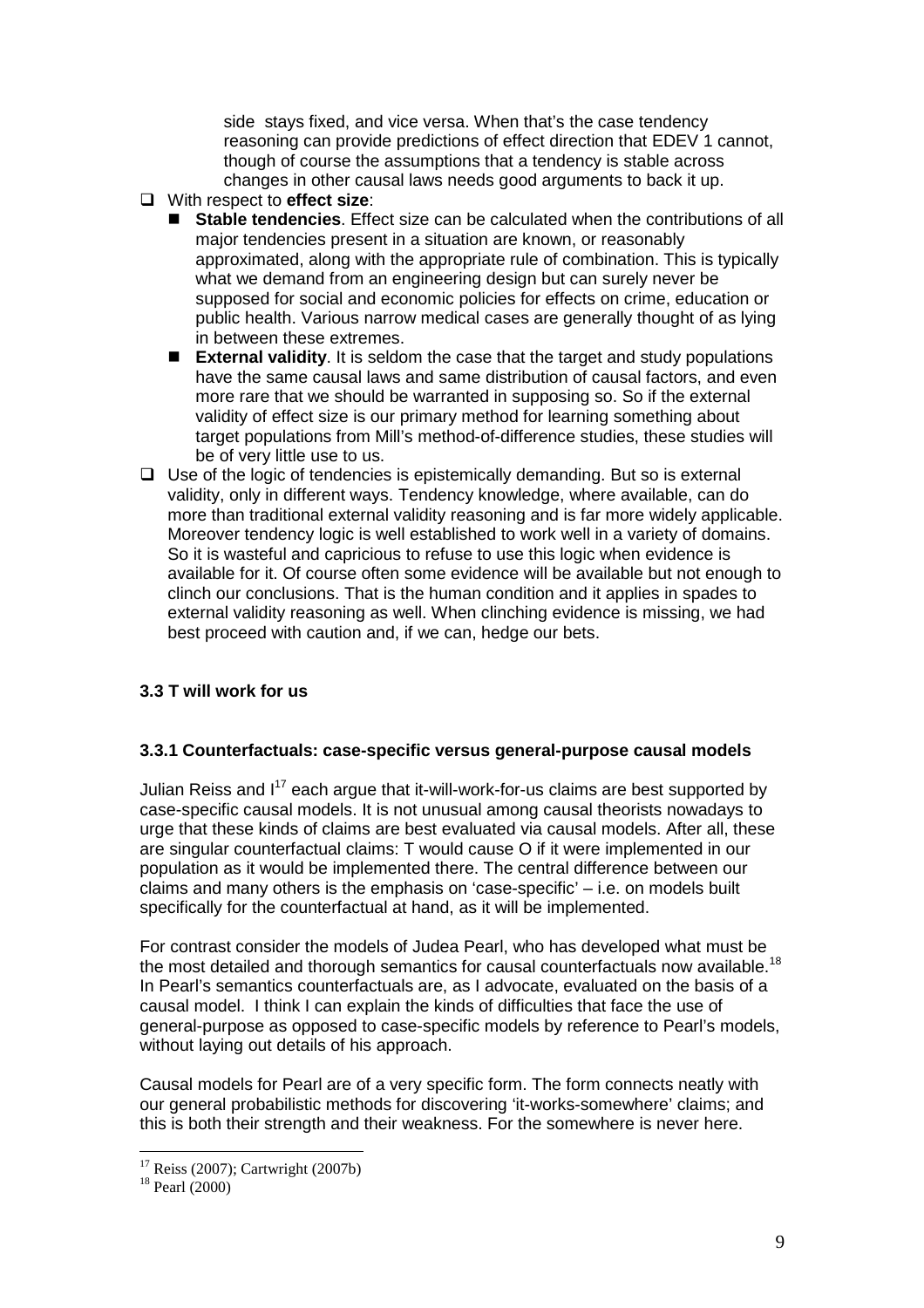Even if – contrary to what can ever realistically happen – a study encompasses the entire target population, the population of the study is not literally the same as the one about which future predictions are made. One may suppose that the same causal model will describe the 'same' population in the future as in the past but that is a strong assumption of external validity and it should have evidence, reason and argument to back it up.<sup>19</sup>

Reiss and I both stress that a causal model for evaluating 'it-will-work-for-us' claims needs to be built to the case at hand – for the given cause as, where and when it will implemented. A causal model for the system as it has been functioning or for similar systems is neither necessary nor sufficient. It is not sufficient because implementations of a cause often bring about importantly relevant changes, not only in the arrangement of other causes but also in the basic governing causal principles. It is not necessary because, as with external validity, the same as before or as elsewhere is the wrong idea. How the system has behaved so far or how 'similar' systems behave can be a clue to what will happen when the cause is implemented, but only a clue. We often have reason to suppose that it is the central clue; often we have reason to think it is not because we know how easily the system of laws or the arrangement of causes at work in our case might be. 'The same' causal model is just as much a hypothesis about a future case as is any new causal model proffered in its stead.

In the ideal a case-specific causal model to evaluate a specific it-will-work-for-us counterfactual will contain two essential ingredients:

- $\Box$  a list of 'all' the causes (or all the ones that can have a significant effect on the outcome) that will be present once the targeted cause is implemented
- $\Box$  a tool for calculating what happens with respect to the targeted effect when these all act together.

With this information we can predict the effect.

The trouble with causal models of this form is that we are seldom in a position to produce them with anything like a high degree of reliability. It is thus a good thing that for many kinds of predictions they are not necessary. Sometimes there are 'shortcut' models, or what following Gerd Gigerenzer $^{20}$  we might call 'cheap heuristics', that predict approximately enough the same result, sometimes even provably so, without mirroring the causal narrative that will unfold in nature as an ideal case-specific causal model does. Alternatively, sometimes there are good partial models that predict aspects of the effect, for example, estimates of effect size difference. Moreover when we are lucky an already constructed model laying out the causal laws that have governed the system till now or that govern similar systems can be taken over wholesale to serve for the specific case. But to repeat, the case-specific model that we get by this strategy is as much in need of justification as any other.

 $19$  It should be noted that this is not just a reappearance of Hume's problem of induction. For the problem itself presupposes that there are general principles of some kinds at work in nature and even that we can find out about them, understand how they work and predict what kinds of conditions are required for a system to continue to operate as before. This is how we can often be confident that our interventions will not be successful because they will shift the arrangements of causes at work or undermine the operating principles. A better label for the problems for invariance I raise here is 'Mill's problem of induction' since it is the kind of worry that he described in arguing that economics cannot be an inductive science. (Mill (1836); for further discussion see Cartwright (forthcoming.)

 $20$  Gigenerzer et al. (1999)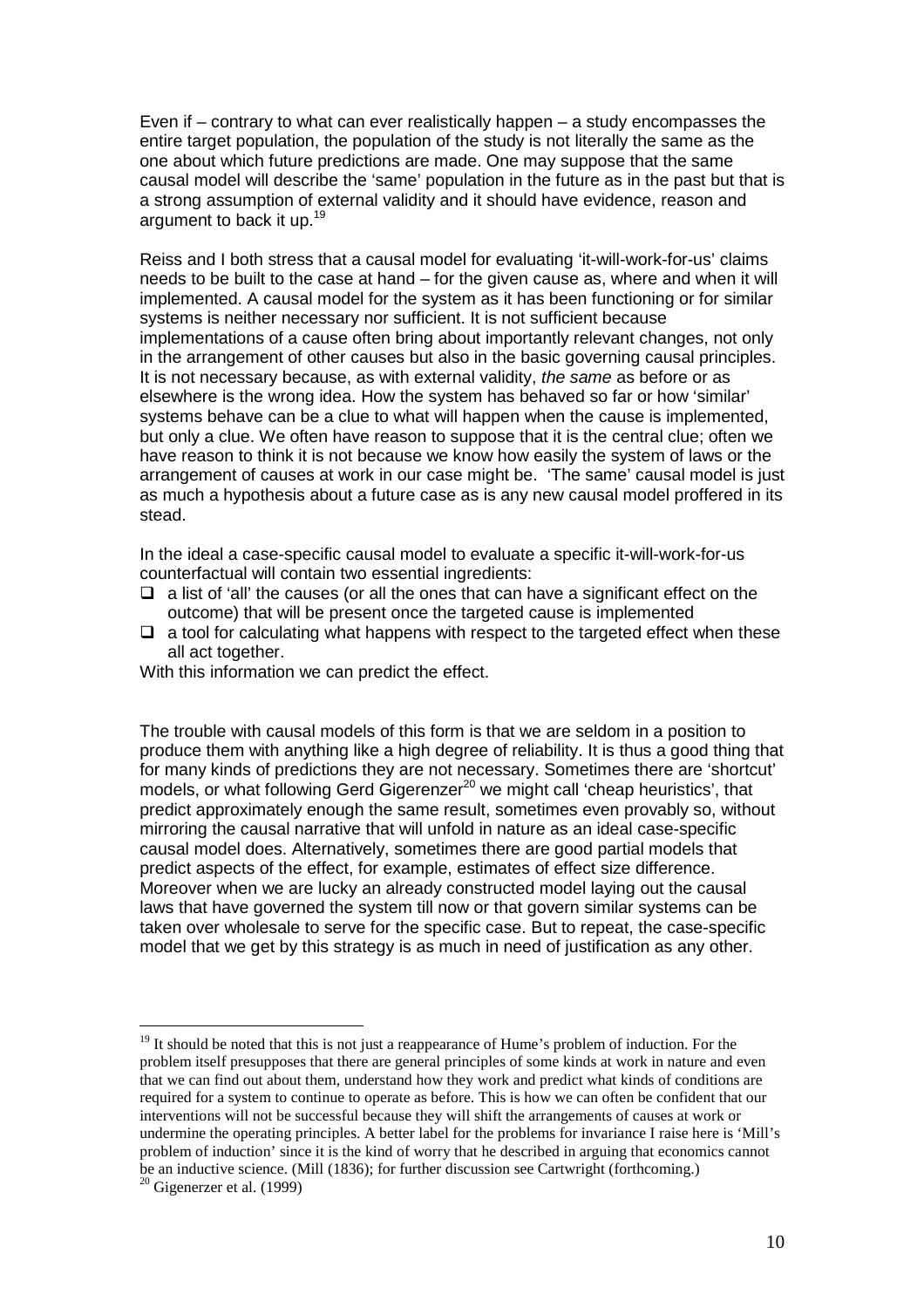#### **3.3.2 Tendencies and causal models for it-will-work-for-us claims**

Tendency claims play an important role in constructing causal models for evaluating singular causal counterfactuals. Where causes act with stable tendencies we can be in a powerful situation with respect to either full or partial models because in this case the causes contribute by a systematic rule that we can learn about and encode in our theories. Otherwise prediction is more piecemeal and local and though we often do it well, there is little good philosophical work on how to do so. So where tendencies can be relied on, $^{21}$  these will be a huge help in constructing a causal model for the evaluation of a specific causal counterfactual. Even if not all the causes present have a stable tendency so there are unsystematic interferences, if the targeted one has a known contribution then it may at least be possible to calculate an effect direction or even an effect difference. And certainly tendency claims are the central way by which it-works-somewhere claims can come to count as evidence that it will work for us.

Where we know of no stable tendencies then we are more at sea. I take it that we are often good at local detailed causal reasoning but that we need a great deal more concerted research on what strategies are reasonable to pursue in these areas. What matters, I believe, is to recognize the epistemic and ontological situation we are in when we want to judge if a treatment will work for us and do the best we can, hedging our bets and recognizing when we are making heroic assumptions in constructing our causal model and when not.

Given the limitations of tendency logic it is important to recognize that Pearl's semantics, and others like it, presuppose tendencies.<sup>22</sup> Pearl's causal models consist of a set of causal claims in functional form, one for each effect under study, with a dependent variable as effect and the independent variables as causes, plus a probability measure over the exogenous variables (i.e. those variables representing quantities not caused by other quantities represented in the set under study). To evaluate the counterfactual 'T would produce O for us<sup>23</sup> Pearl substitutes for the law in the model for t  $(t = f(x,y,z,...))$ ,  $t = T$ , leaving all other laws in the model the same. This represents setting the value of t 'surgically', as should be done in a method-ofdifference study. The assumption that this is always possible for any cause in the model is called modularity. The value of O that results is ultimately calculated from the law in the model for O, a law of the form  $Q = q(r,s,t,...)$ .

What we should note is that the general assumption that a system of laws is modular presupposes that the causes in that model have stable tendencies, stable at least across all the uses to which the model and its accompanying semantics is put. The contribution of a cause to an effect is given by the term in which that cause appears in the law for the effect; the rule of combination, by the functional form. Consider for instance the law, acc = GM/r<sup>2</sup> +  $\epsilon q_1 q_2/r^2$ , for the acceleration of a particle of charge  $q_2$ in the vicinity of the earth (of mass M) and of another particle of charge of  $q_1$ . The mass of the earth makes a stable contribution of the size of its mass (M) multiplied by the acceleration of gravity G and the inverse of the square of the distance of its

 $21$  But be careful. Many tendencies are conditional: They hold relative to an underlying structure that gives rise to them. So in using them we are betting on the stability of the underlying structure – in my language, a 'nomologival machine'; and, as always, it is best to have as much evidence as possible to decide which way and how much to bet. (For a longer discussion see Cartwright (forthcoming) and (1989).)

 $\frac{22}{22}$  Although James Woodward (2004) does not offer a detailed semantics for counterfactuals, he is another causal theorist who makes very strong modularity assumptions, hence very strong tendency assumptions.

<sup>&</sup>lt;sup>23</sup> Here I suppose that T and O are specific values that some random variable, t, o, can take.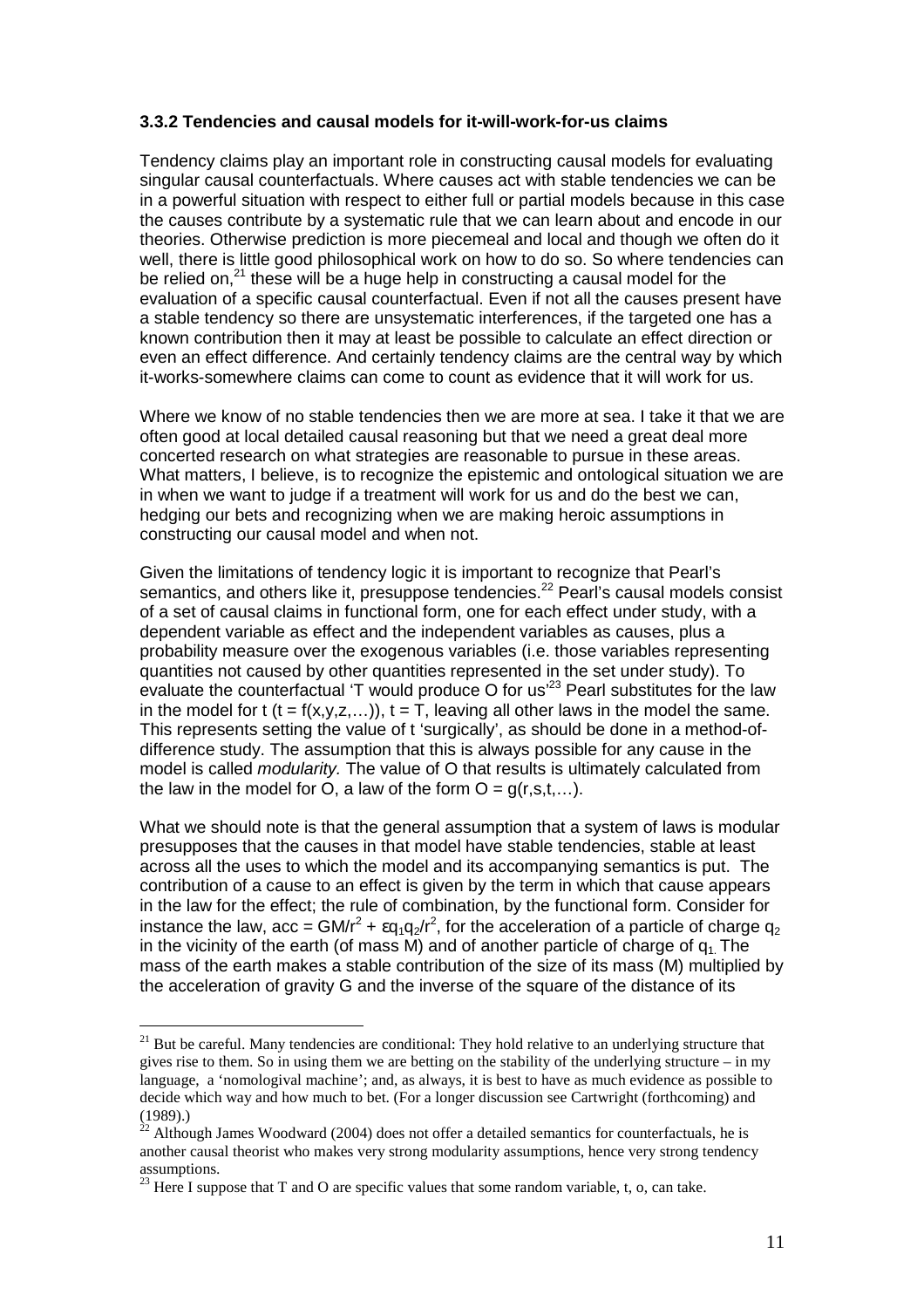centre of mass from the particle. This adds vectorially with the contribution that the charge q<sub>1</sub> makes, which is its size multiplied by  $\epsilon q_2/r^2$ . Ask now 'Would setting  $q_1 = Q_1$ increase the particle's acceleration?' To answer, following Pearl, calculate acc =  $GM/r^2$  +  $\epsilon Q_1q_2/r^2$ , substituting for the other values in this equation the values they take in the situation at hand. The assumption that the mass of the earth continues to contribute in exactly the same way as the value of the charge is changed is to suppose that the mass has a stable tendency. Similarly, to assume that the functional form for the electrostatic term stays the same, and indeed the overall functional form for acceleration does too, is to assume that charge has a stable tendency.<sup>24</sup> So to assume modularity for changes under every variable in the model is to make very strong tendency assumptions.<sup>25</sup>

I obviously have no quarrel with tendencies, having defended them for well over two decades. But we need to keep clearly in mind the lesson of section 3.2.2. Causes often act holistically; tendencies cannot be taken to be the rule. Mill himself felt that the logic of tendencies applied in physics and in political economy but not in chemistry or more generally in the study of society<sup>26</sup> and Julian Reiss argues that they are not all that common even in political economy.<sup>27</sup> Nor are the conventional methods by which we test causal claims sufficient to establish tendency claims, especially not the wide-ranging claims about tendencies presupposed in taking a causal model to be modular. And I should stress that this is true not only for the method-of-difference methods discussed in this paper but for a wide variety of other valid methods for causal inference as well, including various econometric methods and many that trace causal pathways.

Aside on representation. This brings me to a point about representation that is somewhat more complex than the issues I have discussed so far, but one that matters to the question of how causal models help in the evaluation of it-will-work-forus claims. Pearl, faced with challenges like mine to strong modularity assumptions, maintains that when the model is not modular that just means it is misspecified; that is, we haven't written down the right model. Whether he is right or not depends on how one conceives of his causal models. One way is to start with an independent notion of 'causal law', one that meshes at least reasonably well with our accepted methods for testing/establishing causal laws. Then one can consider how this model can be used (if at all!) to evaluate singular causal counterfactuals. If we read Pearl this way then it looks as if he offers a semantics that should allow us to evaluate any

 $24$  This can be a misleading example because these tendencies are, or are often supposed to be basic, hence universal. As mentioned in footnote 21, most tendencies, however, depend instead on some stable underlying structure to give rise to and maintain them. So they are stable across changes that affect only arrangements in the superstructure, not necessarily across those that affect the substructure.

 $^{25}$  Again, there is a serious caution to be urged. I said that Pearl's equations were of a familiar kind that we have rules for how to estimate and sufficient conditions (as with instrumental variable models or others I describe in Cartwright (2007)) for determining if they can be interpreted causally. But neither these standard methods nor the sufficient conditions I know about warrant the modularity assumptions necessary to use the equations as instructed to draw counterfactual conclusions. This remark is essentially a repeat of my two-fold point that the equations, given their prescribed use in warranting counterfactual predictions, presuppose tendencies and that tendencies need a good deal more evidence to be warranted than that provided by the standard methods that warrant it-works-somewhere conclusions.

<sup>&</sup>lt;sup>26</sup> Mill (1836). This would have placed Mill in the later methodenstreit (the battle of methods) more on the side of Schmoller and the holists, as opposed to Menger and those who believed in the wide applicability throughout the social sciences of the analytic method.

 $Res(2007)$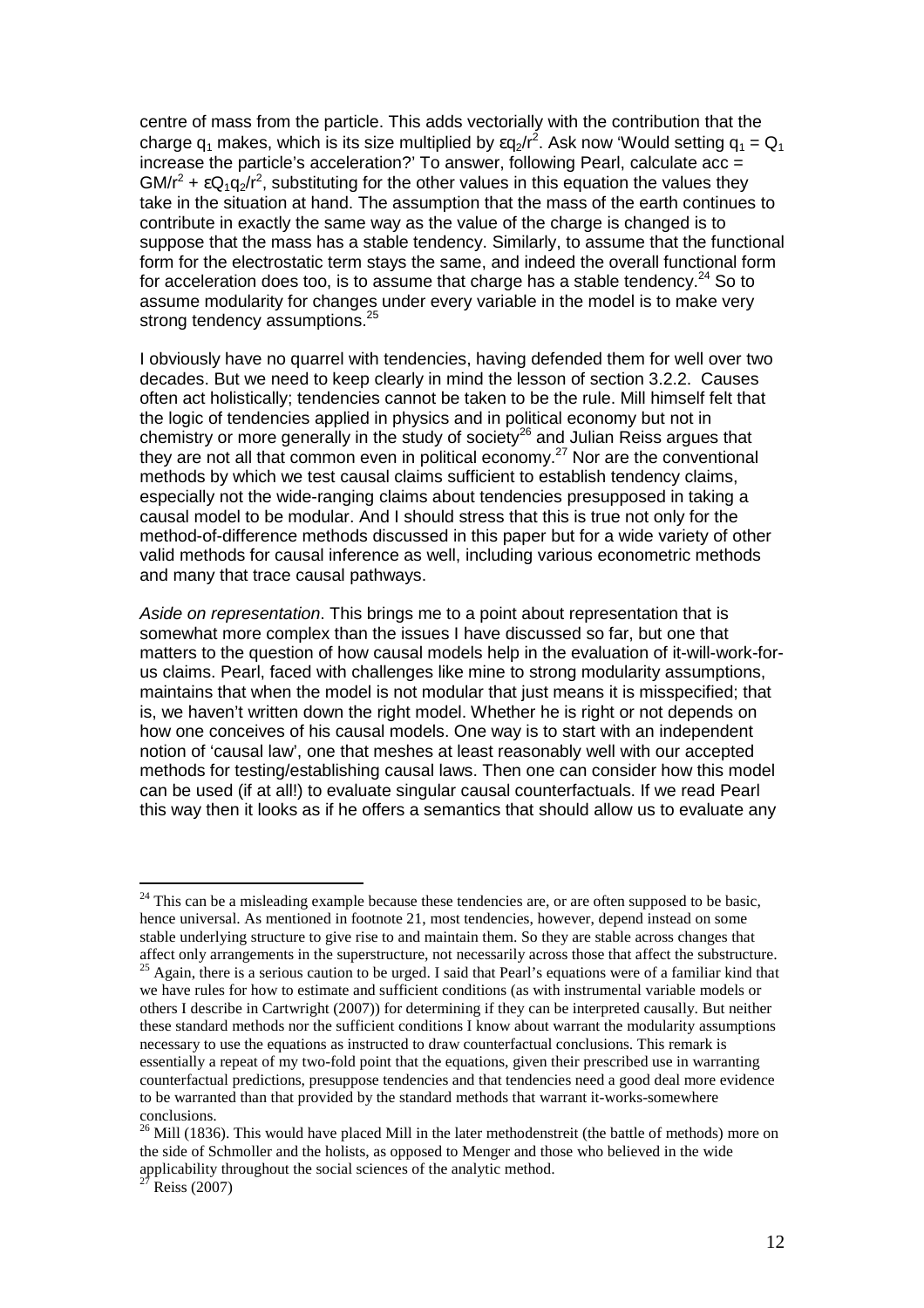counterfactual with any variable $^{28}$  from the model in the antecedent and any variable from the model in the consequent.

This I believe is what Pearl is generally taken to be doing; and as a strategy it has exactly the problems I have described here. First, we do not have sufficient reason to take tendencies to be the rule, or even the fallback position. The causal laws governing situations are often holistic so that they are not much of a guide about what happens when the whole causal complex is no longer the same. Second is the point I have mentioned but not developed in any detail here,<sup>29</sup> that causal laws generally depend on some underlying structure that gives rise to and maintains them and many of the ways we implement antecedents in counterfactuals can undermine this structure in ways that destroy the very causal laws we hope to use to evaluate the counterfactual.

A usual fix for these problems is to try to extend the variables in the model. In this case the new variables would have to include descriptions of the possible underlying structures that could arise from any method of implementing a change on any variable in the model plus all new variables implicated in causal relations that the various new substructures would give rise to. Of course this is no fix for the problem of holism. As a fix for the problem that causal laws as we usually think of them and test for them depend on vulnerable substructures to support them, it seems impossible. Moreover, it is a cheat. We cannot define a proper variable whose values are the unending open-ended array of possible substructures that could exist once we start to intervene;<sup>30</sup> and if we could, it certainly would not be a random variable of the kind required in Pearl's models: Neither nature nor we supply a probability measure over any such array of possibilities.

The second way to interpret the causal laws in a model is to backread the 'causal laws' for a situation from the proffered semantics and the set of counterfactuals true for a given set of features in that situation. That is, the causal laws are whatever they have to be to allow the semantics to give correct results for the counterfactuals. This interpretation fits more closely with the claim that if the models aren't modular then they are misspecified. Probably it is easy to show that a model of Pearl form can be created that gives the correct results for any targeted counterfactual. But there is no guarantee that such a model can be created for an arbitrary collection of true counterfactuals over features under consideration, let alone a full set of them.

My own version of a causal model falls between these two. It is a model purpose built for evaluating a particular counterfactual as it would be implemented. Write down the causes of the targeted effect that will be in place given the implementation and consider what together they produce. The strength of this proposal is that it is sure to produce correct answers if we can carry it off. This is just the flip side of its chief weakness: We do not have set procedures for doing this and often are at sea.

 $2<sup>28</sup>$  Actually the semantics is stronger than that for it allows a mix of variables in the antecedent. <sup>29</sup> For more on this point see my various discussions of nomological machines (to be found in the two references from footnote 21 plus further references in those).

 $30$  John Worrall, in referee's comments, suggests that many people think that the array of structures that could exist is not open-ended. I suppose they take a view of the world reflected in Wittgenstein's *Tractatus:* crudely, there are a fixed number of features in the world and the possible facts are exactly all the combinations of all the possible values of all the possible features. If I had to indulge in metaphysics, this is not one I would go for. But even if it were true, this does little in aid of establishing that there are random variables to represent this vast array since that requires reason to believe that there is a proper probability measures over it. And where does that come from?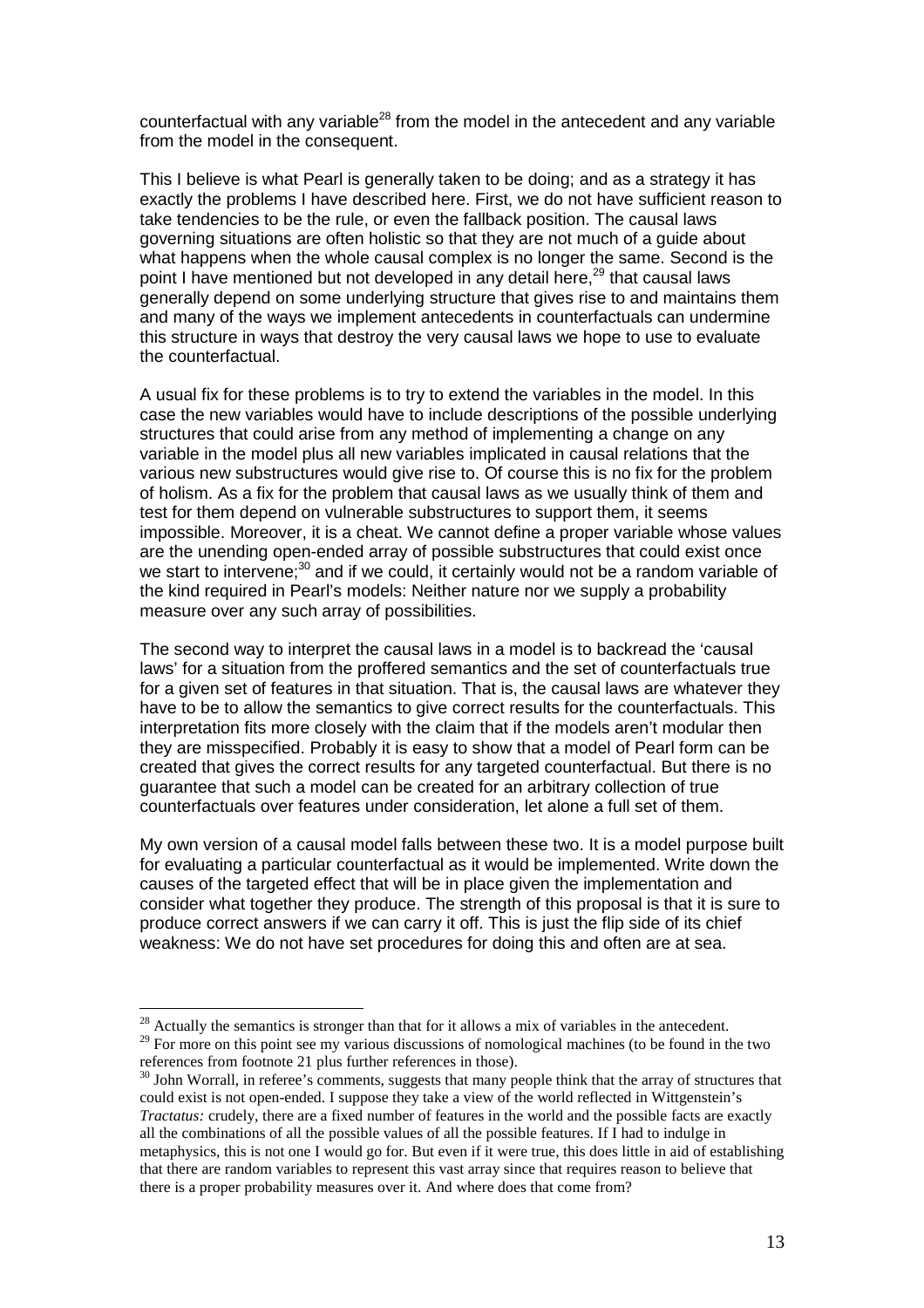One may wish for more. Indeed a referee for this paper expresses just this: 'We are told that we need to model the causal situation with tendencies but there is little detail on what such models would look like.' I am happy that sometimes such models will look like Pearl models, and that we could then use Pearl's semantics to generate counterfactuals with them. What I do not accept is that we can give much advice about how to build the model. I have spent a lot of time studying very successful models in physics – like models for lasers or for the gyroscopes that reveal precession due to space-time coupling in the Stanford Gravity-probe experiment, and also studying promising models in economics that are less predictively successful but are not disasters. The most I can say is that the modelling enterprise and importantly the enterprise of figuring out how good these models are ex ante – before they are used for prediction – seems to have no fixed rules and little good substance-neutral advice. But that I think is not only a fundamental fact about evidence; it is the human condition, better to be acknowledged and managed than denied or ignored.

# **3. Conclusion**

My focus here has been on Mill's method-of-difference studies and what they can teach us about whether proposed interventions will have targeted effects when implemented as they would in fact be implemented (i.e. 'it-will-work-for-us claims). These methods, I have argued, can establish claims of the form 'It works somewhere.' But it's a long road from 'It works somewhere' to 'It will work for us'.

The central problem I raise is that we do not have very good methodological guides for how to traverse this road. I argue that 'external validity' is generally a dead end: it seldom obtains and, because it depends so delicately on things being the same in just the right ways, it is even rarer that we can have reasonable warrant that it obtains. Instead tendency claims are the chief conduits by which 'it-workssomewhere' claims come to be evidence that a proposed intervention will work for us. This narrows the problem but does not solve it. For we do not have good explicit methodologies for how to establish tendency claims. Nor do we have explicit methodologies for how to use them to build case-specific models for evaluating whether the proposed intervention will work. And if I am right about how predicatively successful models are usually built even in physics, we haven't much reason to think any such methodology will be forthcoming.

What then is the role of the highly vaunted Mill's method-of-difference studies, including the current favourite, the RCT, in providing evidence that T will work for us to promote O? The ideal RCT can show that T works somewhere; a real RCT is one fallible indicator in what is hopefully a far fuller evidence base that T works somewhere. That T works somewhere can be a part, albeit a small part, of an evidence base to support T's capacity to contribute to O. That T has a capacity to promote O can serve as part, again probably only a small part, of the evidence that supports the case-specific causal model that is the eventual base for our predictions about whether T will work for us. So it is indeed a long road and most often an insecure one. But it is better to understand and acknowledge that than to presuppose heroic assumptions without admission, without examination, without evidence and without all the hedging that responsible betting calls for.

Bibliography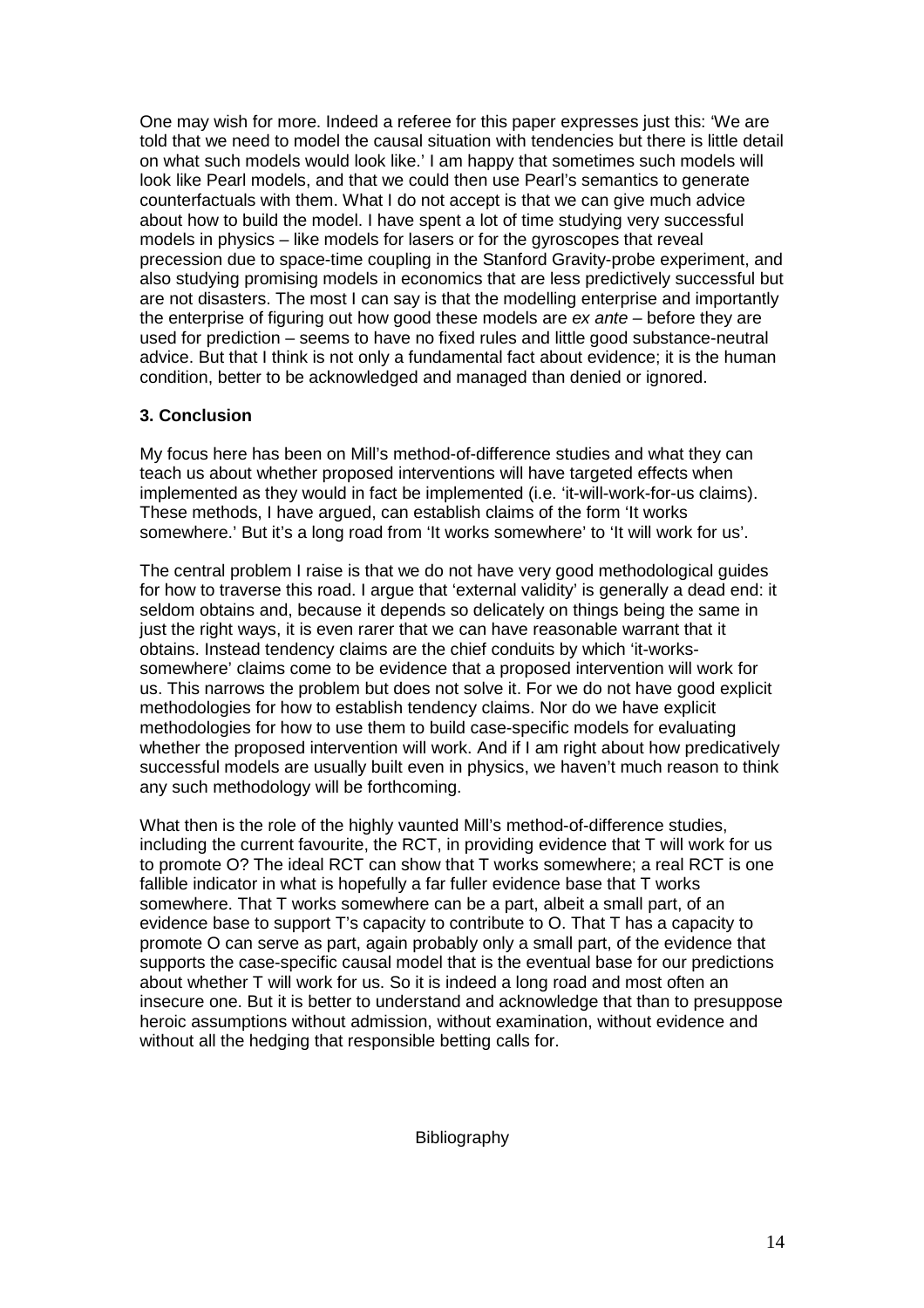Atkins D, Best D, Briss PA et al [GRADE Working Group] (2004) Grading quality of evidence and strength of recommendations, BMJ 328 (7454):1490 (19 June), doi:10.1136/bmj.328.7454.1490

Bohrnstedt, G.W., Stecher, B.M. (eds.) (2002), "What We Have Learned About Class Size Reduction in California", California Department of Education

Cabinet Office Performance and Innovation Unit (2000), Adding It Up: Improving Analysis & Modelling in Central Government, London: HMSO

Cartwright, N. (forthcoming), 'How to do Things with Causes', Presidential Address, Proceedings and Addresses of the APA, 2009

Cartwright, N. (2007a) 'Causal Laws, Policy Predictions and the Need for Genuine Powers' in N. Cartwright's Causal Powers, What Are They? Why Do We Need Them? What Can and Cannot be Done with Them? 2007, Contingency and Dissent in Science Series, London: Centre for Philosophy of Natural and Social Science, LSE. Also in Handfield, T (ed.), 2009, Dispositions and Causes, Oxford: Clarendon Press.

Cartwright, N. (2007b), Hunting Causes and Using Them: Studies in Philosophy and Economics, New York: Cambridge University Press

Cartwright, N. (1989), Nature's Capacities and their Measurement, New York: Oxford University Press

Cartwright, N. (1983), How the Laws of Physics Lie, New York: Oxford University Press

Epstein, Steve (2007), Inclusion: The Politics of Difference in Medical Research, Chicago: University of Chicago Press

Gigerenzer,G., Todd P.M., ABC Research Group (1999), Simple Heuristics that Make us Smart, New York, NY: Oxford University Press

Ludwig, J., J. Kling, G. Duncan, L. Katz, R.Kessler, L.Sanbonmatsu (2008), 'What Can We Learn about Neighborhood Effects from the Moving to Opportunity Experiment?', American Journal of Sociology, 114, 144-88

Mill, J. S. (1836 [1967]), "On the Definition of Political Economy and on the Method of Philosophical Investigation in that Science", reprinted in Collected Works of John Stuart Mill, Vol. 4, Toronto: University of Toronto Press

Pearl, J. (2000), Causality: Models, Reasoning and Inference, Cambridge: Cambridge University Press

Reiss, J. (2007), Error in Economics: The Methodology of Evidence-Based Economics, London: Routledge

Sackett DL, Straus SE, Richardson WS, Rosenberg & Haynes RB (2000) Evidence-Based Medicine: How to Practice and Teach EBM (Second Edition), Edinburgh: Churchill Livingstone